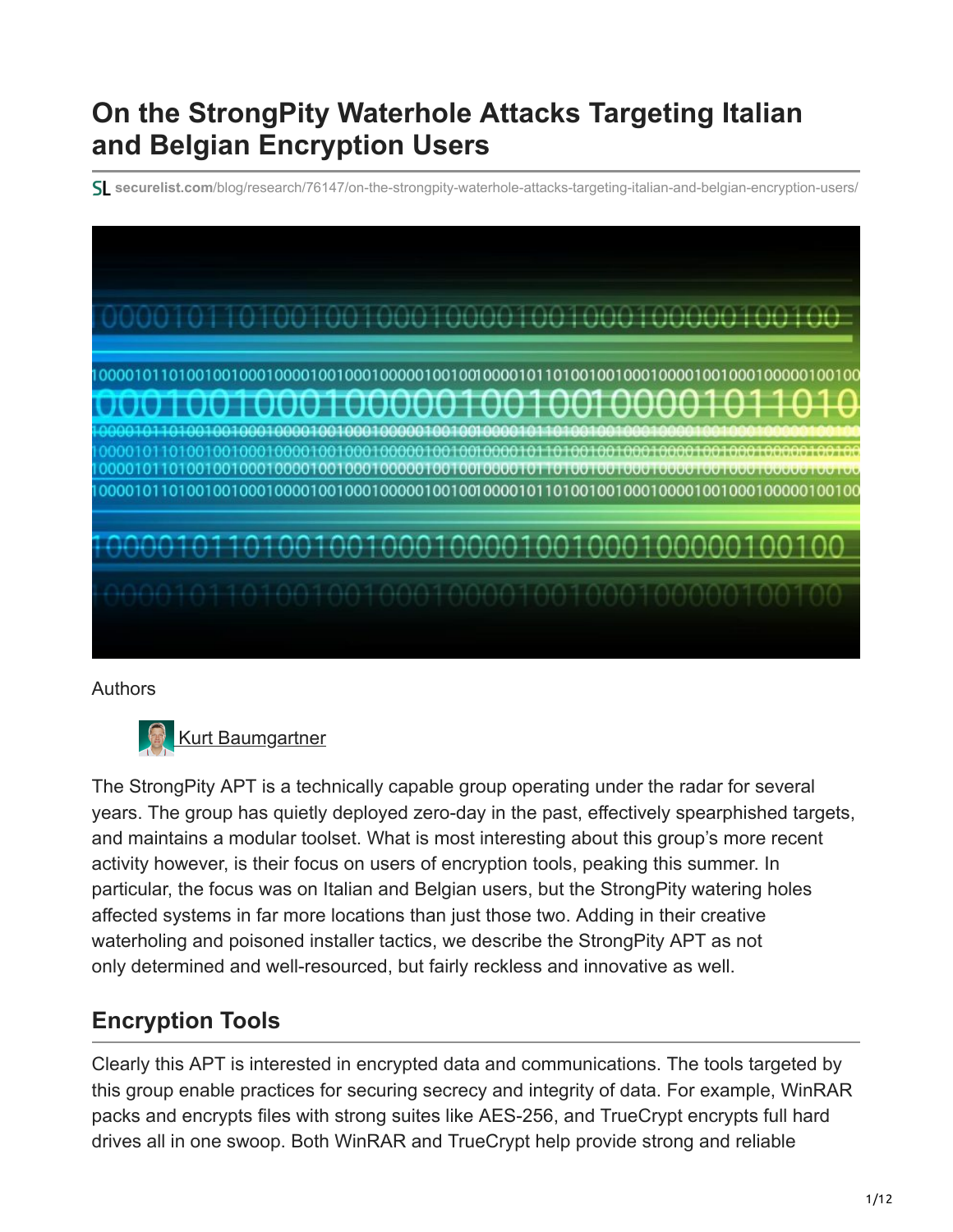encryption. WinRAR enables a person to encrypt a file with AES-256 in CBC mode with a strong PBKDF2 HMAC-SHA256 based key. And, TrueCrypt provides an effective opensource full disk encryption solution for Windows, Apple, Linux, and Android systems. Using both of these tools together, a sort of one off, poor man's end-to-end encryption can be maintained for free by putting these two solutions together with free file sharing services.

Other software applications help to support encrypted sessions and communications. Well known applications supporting end-to-end encryption are used by hundreds of millions of folks, sometimes unknowingly, every day. IM clients like Microsoft's Skype implement 256-bit AES encrypted communications, while Putty, Winscp and Windows Remote Desktop help provide private communications and sessions with fully encrypted communications as well. Most of these communications across the wire are currently unbreakable when intercepted, at least, when the applications are configured properly.

## **Summer 2016 Watering Hole Resources and Trickery – WinRAR and TrueCrypt**

This actor set up a particularly clever site to deliver trojanized WinRAR installers in the summer of 2016, appears to have compromised another, and this activity reminds us somewhat of the early 2014 [Crouching Yeti](https://securelist.com/energetic-bear-more-like-a-crouching-yeti/65240/) activity. Much of the Crouching Yeti intrusions were enabled by trojanizing legitimate ICS-related IT software installers like SCADA environment vpn client installers and industrial camera software driver installers. Then, they would compromise the legitimate company software distribution sites and replace the legitimate installers with the Crouching Yeti trojanized versions. The tactics effectively compromised ICS and SCADA related facilities and networks around the world. Simply put, even when visiting a legitimate company distribution site, IT staff was downloading and installing ICS-focused malware. StrongPity's efforts did much the same.

In the case of StrongPity, the attackers were not focused on ICS or SCADA. They set up a domain name (ralrab[.]com) mimicking the legitimate WinRAR distribution site (rarlab[.]com), and then placed links on a legitimate "certified distributor" site in Europe to redirect to their poisoned installers hosted on ralrab[.]com. In Belgium, the attackers placed a "recommended" link to their ralrab[.]com site in the middle of the localized WinRAR distribution page on winrar[.]be. The big blue recommended button (here in French) linked to the malicious installer, while all the other links on the page directed to legitimate software: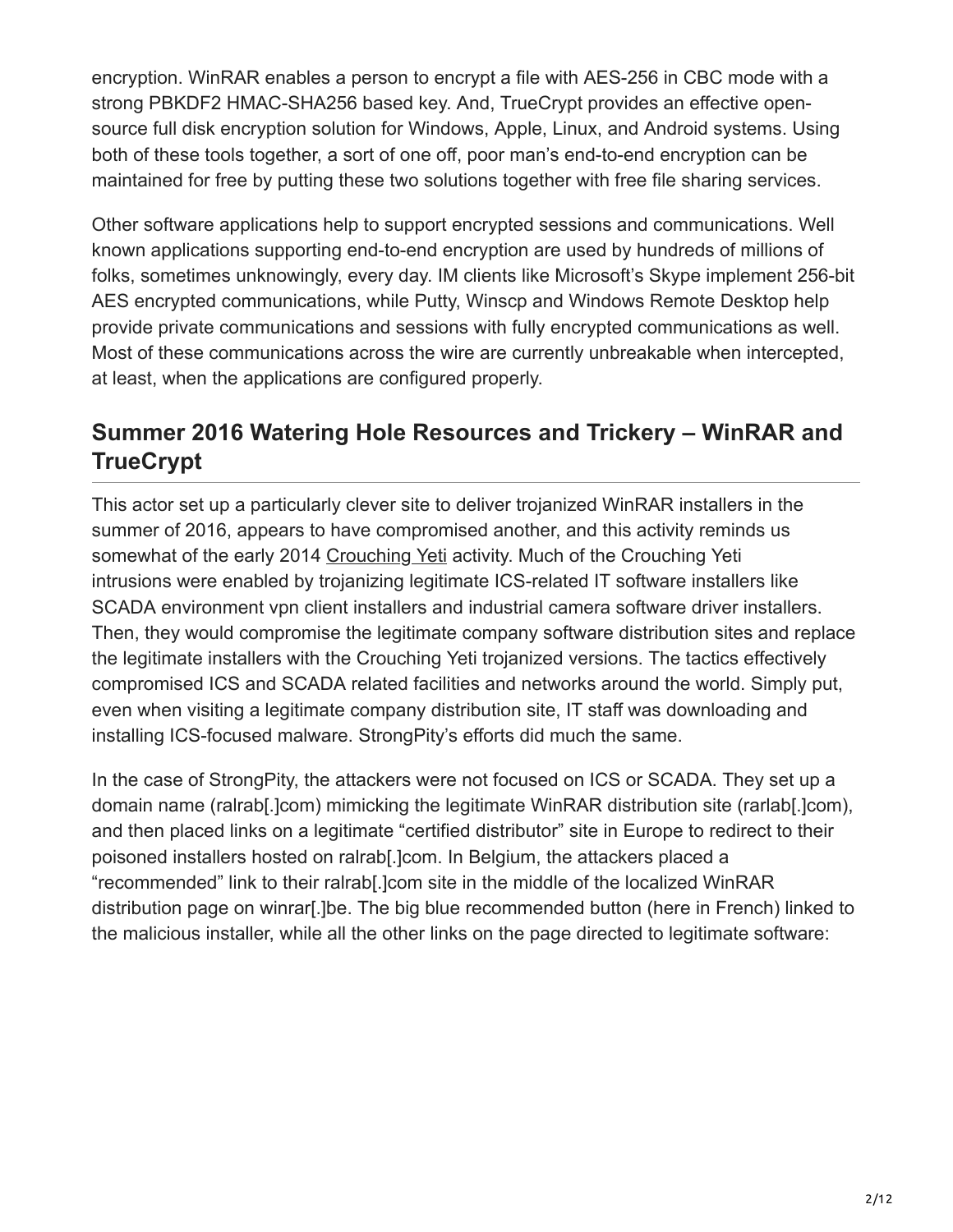

*Winrar[.]be site with "recommended link" leading to malicious ralrab[.]com*

The winrar[.]be site evaluated what "recommended" package a visitor may need based on browser localization and processor capability, and accordingly offered up appropriate trojanized versions. Installer resources named for french and dutch versions, along with 32 bit versus 64-bit compiled executables were provided over the summer:

- hxxp://www.ralrab[.]com/rar/winrar-x64-531.exe
- hxxp://www.ralrab[.]com/rar/winrar-x64-531fr.exe
- hxxp://www.ralrab[.]com/rar/winrar-x64-531nl.exe
- hxxp://www.ralrab[.]com/rar/wrar531.exe
- hxxp://www.ralrab[.]com/rar/wrar531fr.exe
- hxxp://www.ralrab[.]com/rar/wrar531nl.exe
- hxxp://ralrab[.]com/rar/winrar-x64-531.exe
- hxxp://ralrab[.]com/rar/winrar-x64-531nl.exe
- hxxp://ralrab[.]com/rar/wrar531fr.exe
- hxxp://ralrab[.]com/rar/wrar531nl.exe
- hxxp://ralrab[.]com/rar/wrar53b5.exe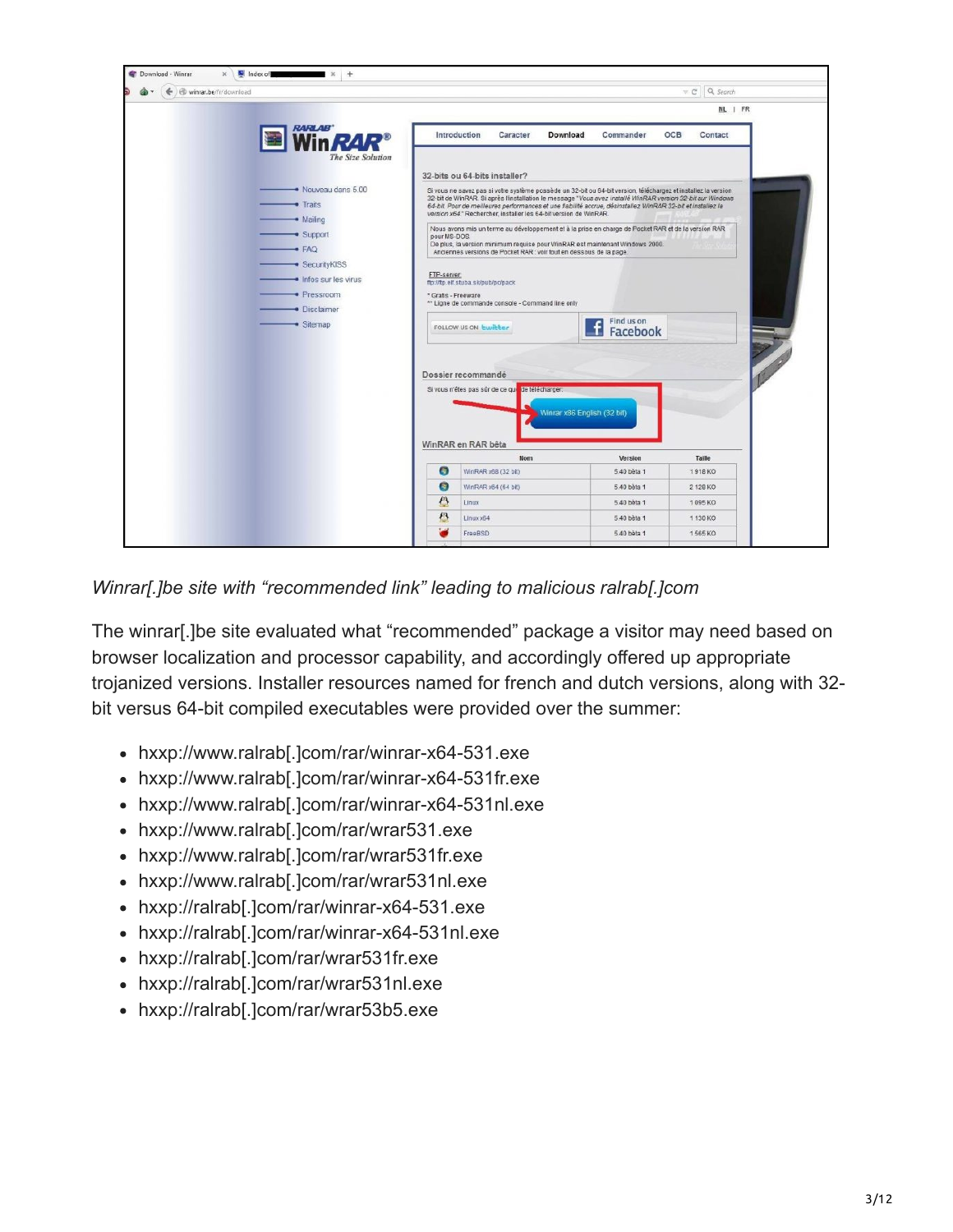

*Directory listing, poisoned StrongPity installers, at rarlrab[.]com*

The first available visitor redirects from winrar[.]be to ralrab[.]com first appeared on May 28th, 2016, from the dutch speaking version of the winrar.be site. And around the same time, another "certified distributor" winrar[.]it served trojanized installers as well. The major difference here is that we didn't record redirections to ralrab[.]com, but it appears the site directly served StrongPity trojanized installers:

- hxxps://www.winrar[.]it/prelievo/WinRAR-x64-531it.exe
- hxxps://www.winrar[.]it/prelievo/WRar531it.exe

The site started serving these executables a couple of days earlier on 5/24, where a large majority of Italian visitors where affected.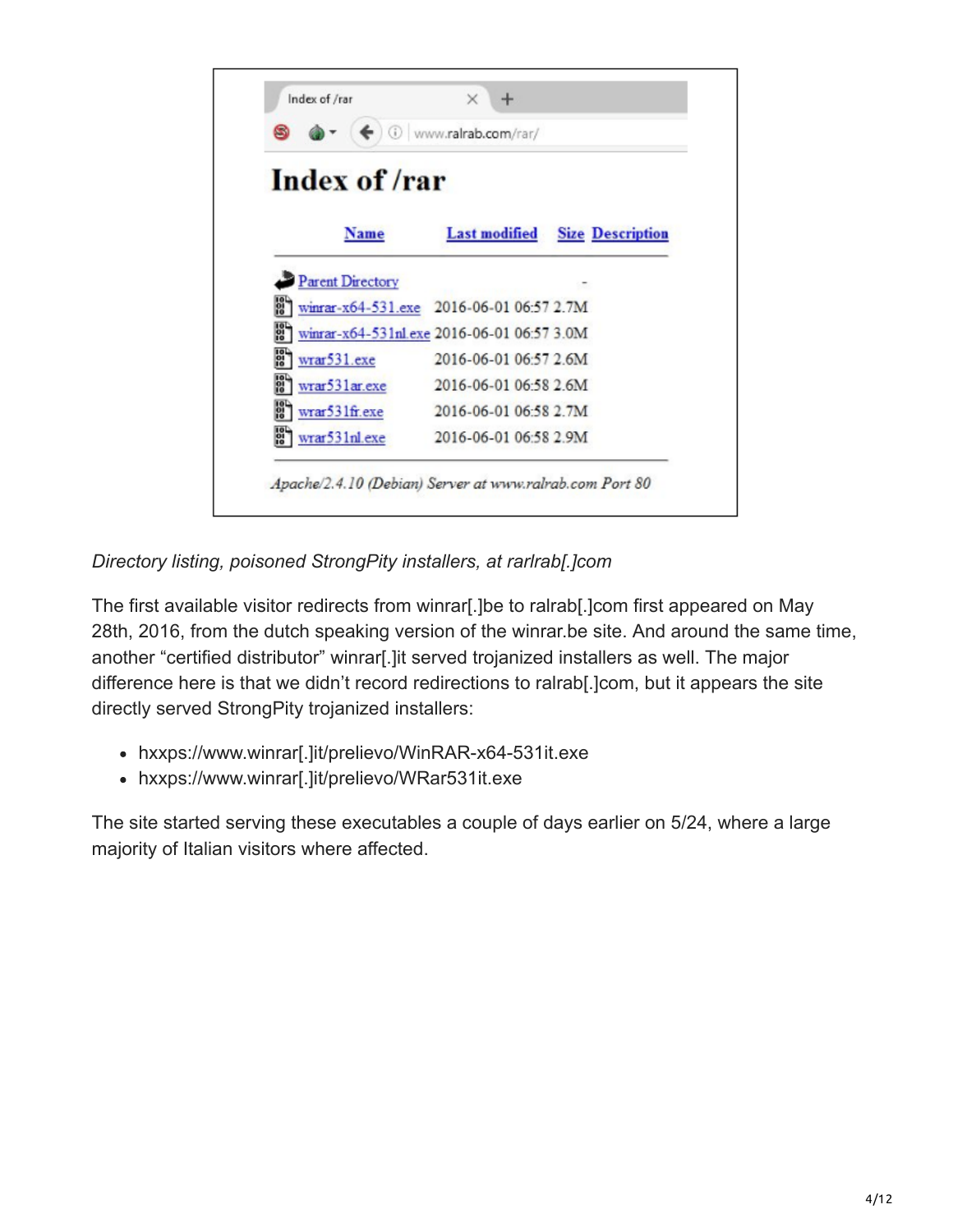| WinRAR - Prelievo<br>$\times$<br>÷                                                                             |                    |                                         | $\times$<br>П             |
|----------------------------------------------------------------------------------------------------------------|--------------------|-----------------------------------------|---------------------------|
| ① △ https://winrar.it/prelievo.php                                                                             | C                  | Q Search                                | Ξ                         |
| Onenet<br><b>RARLAB</b> <sup>®</sup><br><b>NinRAR®</b><br><b>The Size Solution</b>                             |                    | Certified                               | <b>WinRAR Distributor</b> |
| Prodotti<br><b>Preleva</b><br>Comunicazioni<br>Acquista<br>Programmatori<br><b>Supporto</b>                    | <b>Rivenditori</b> | Promuovi                                | Contatti                  |
|                                                                                                                |                    |                                         |                           |
| Prelievo programmi ed utilità<br>Ultima versione - 5.40                                                        |                    |                                         |                           |
| <b>Descrizione</b>                                                                                             | Lingua             | Dimens.<br>Prelievi                     | <b>Azione</b>             |
| WinRAR per Windows Xp/2003/Vista/2008/7/8/10 a 32 bit                                                          | Italiano           | 2.072 K 9.713.338                       | <b>PRELEVA</b>            |
| WinRAR per Windows Xp/2003/Vista/2008/7/8/10 a 64 bit                                                          | Italiano           | 2.264 K 5.637.799                       | <b>PRELEVA</b>            |
| RAR per Android (da Google Play) 4.0 e superiore - vers. 5.40 release 41                                       | Inglese            |                                         | VAI A<br>11.055           |
| RAR per Android (copia locale) 4.0 e superiore - vers. 5.40 release 41                                         | Italiano           | 4.674K                                  | <b>PRELEVA</b><br>6.236   |
| WinRAR per Windows Xp/2003/Vista/2008/7/8/10 a 32 bit<br>WinRAR per Windows Xp/2003/Vista/2008/7/8/10 a 64 bit | Inglese<br>Inglese | 1.916K<br>302.055<br>2.129 K<br>160.148 | <b>PRELEVA</b><br>PRELEVA |

#### *Download page, winrar[.]it*

Quite simply, the download links on this site directed visitors to trojanized WinRAR installers hosted from the winrar.it site itself. It's interesting to note that both of the sites are "distributors", where the sites are owned and managed not by rarlabs, but by local owners in individual countries.

StrongPity also directed specific visitors from popular, localized software sharing sites directly to their trojanized installers. This activity continued into late September 2016. In particular, the group redirected visitors from software aggregation and sharing site tamindir[.]com to their attacker-controlled site at true-crypt[.]com. The StrongPity controlled Truecrypt site is a complete rip of the legitimate site, now hosted by Sourceforge. Here is the Tamindir truecrypt page, looks harmless enough.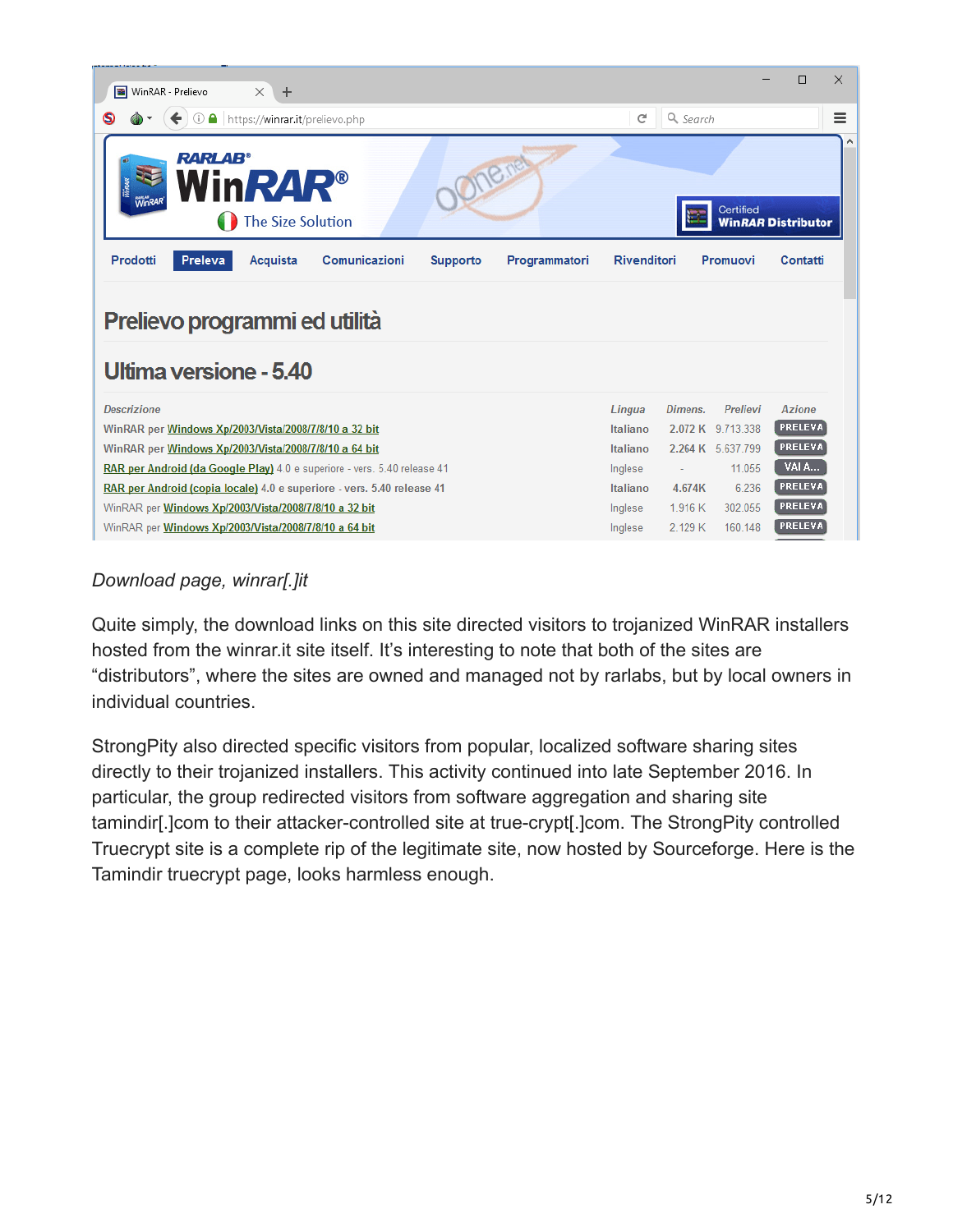

#### *TrueCrypt page, tamindir software sharing site*

Unlike the newer poisoned WinRAR installers, StrongPity hosted several Much like the poisoned WinRAR installers, multiple filenames have been used to keep up with visitor interests. Visitors may have been directed to the site by other means and downloaded directly from the ripped and persuasive site.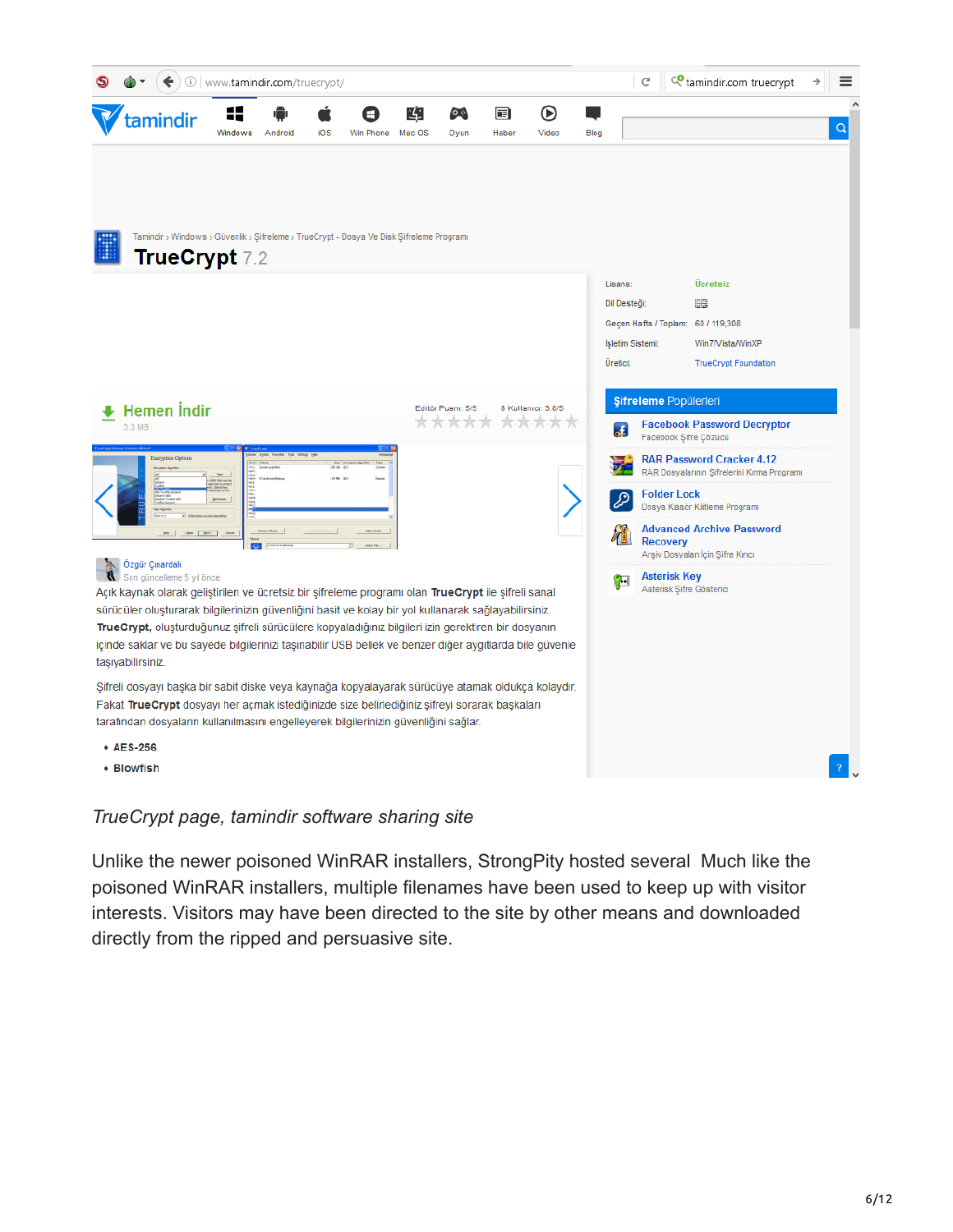

*true-crypt[.]com malicious StrongPity distribution site*

At the very bottom of the page, there are a couple of links to the poisoned installers:

- hxxp://www.true-crypt[.]com/download/TrueCrypt-Setup-7.1a.exe
- hxxp://true-crypt[.]com/files/TrueCrypt-7.2.exe

Referrers include these localized software aggregates and sharers:

- gezginler[.]net/indir/truecrypt.html
- tamindir[.]com/truecrypt/indir

It's interesting that Ksn recorded appearance of the the file on two unique systems in December 2015, a third in January 2016, all in Turkey, and then nothing until May 2016. Then, deployment of the installers continued mostly within Turkey in July and September 2016.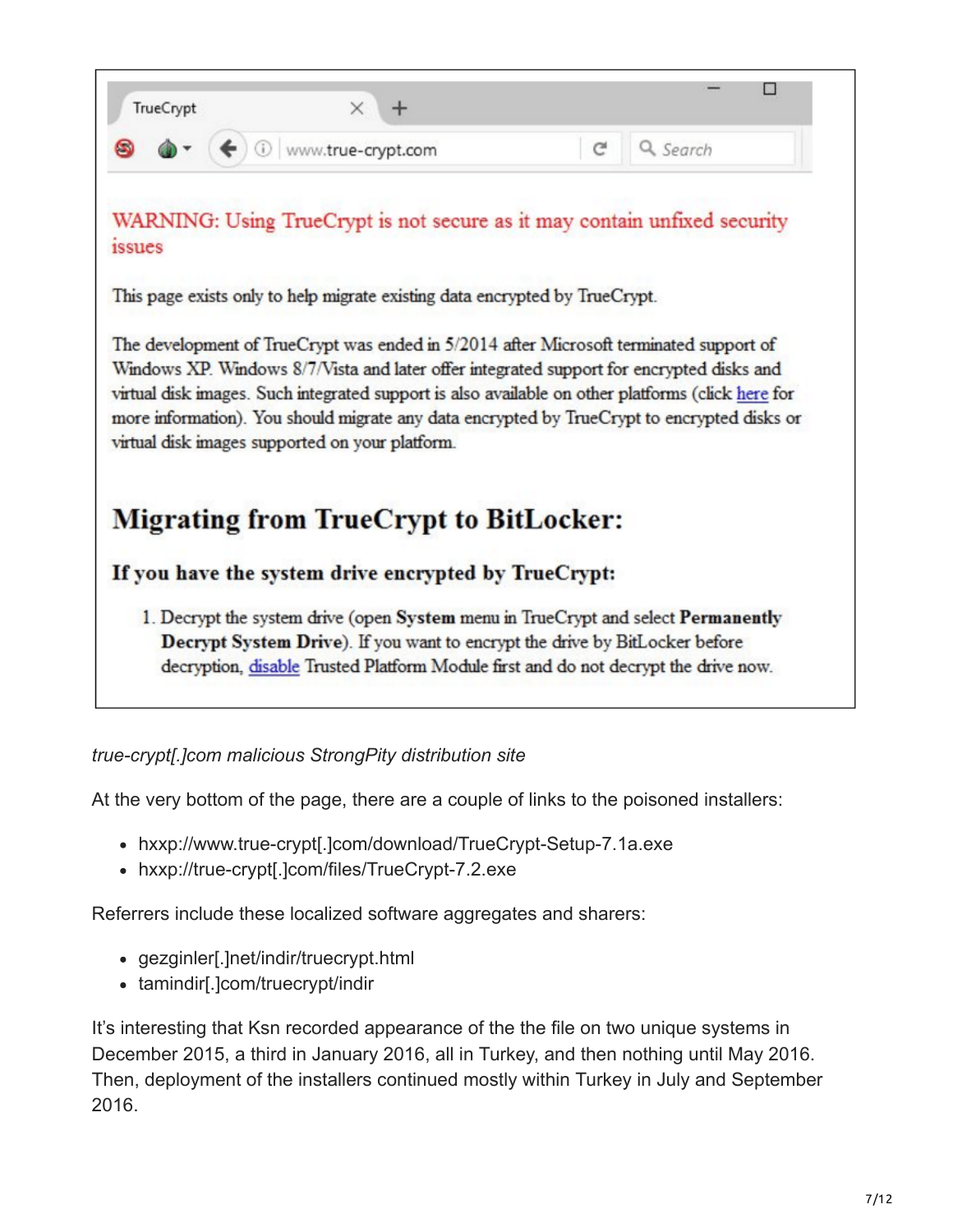# **Summer 2016 Watering Hole Victim Geolocations – WinRAR and TrueCrypt**

Over the course of a little over a week, malware delivered from winrar.it appeared on over 600 systems throughout Europe and Northern Africa/Middle East. Likely, many more infections actually occurred. Accordingly, the country with the overwhelming number of detections was in Italy followed by Belgium and Algeria. The top countries with StrongPity malware from the winrar.it site from May 25th through the first few days of June are Italy, Belgium, Algeria, Cote D'Ivoire, Morroco, France, and Tunisia.



*winrar[.]it StrongPity component geolocation distribution*

In a similar time-span, the over sixty visitors redirected from winrar.be to ralrab.com for malicious file download were overwhelmingly located in one country. The top countries directed to StrongPity malware from the winrar.be site from May 25th through the first few days of June are Belgium, Algeria, Morroco, Netherlands, Canada, Cote D'Ivoire, and Tunisia.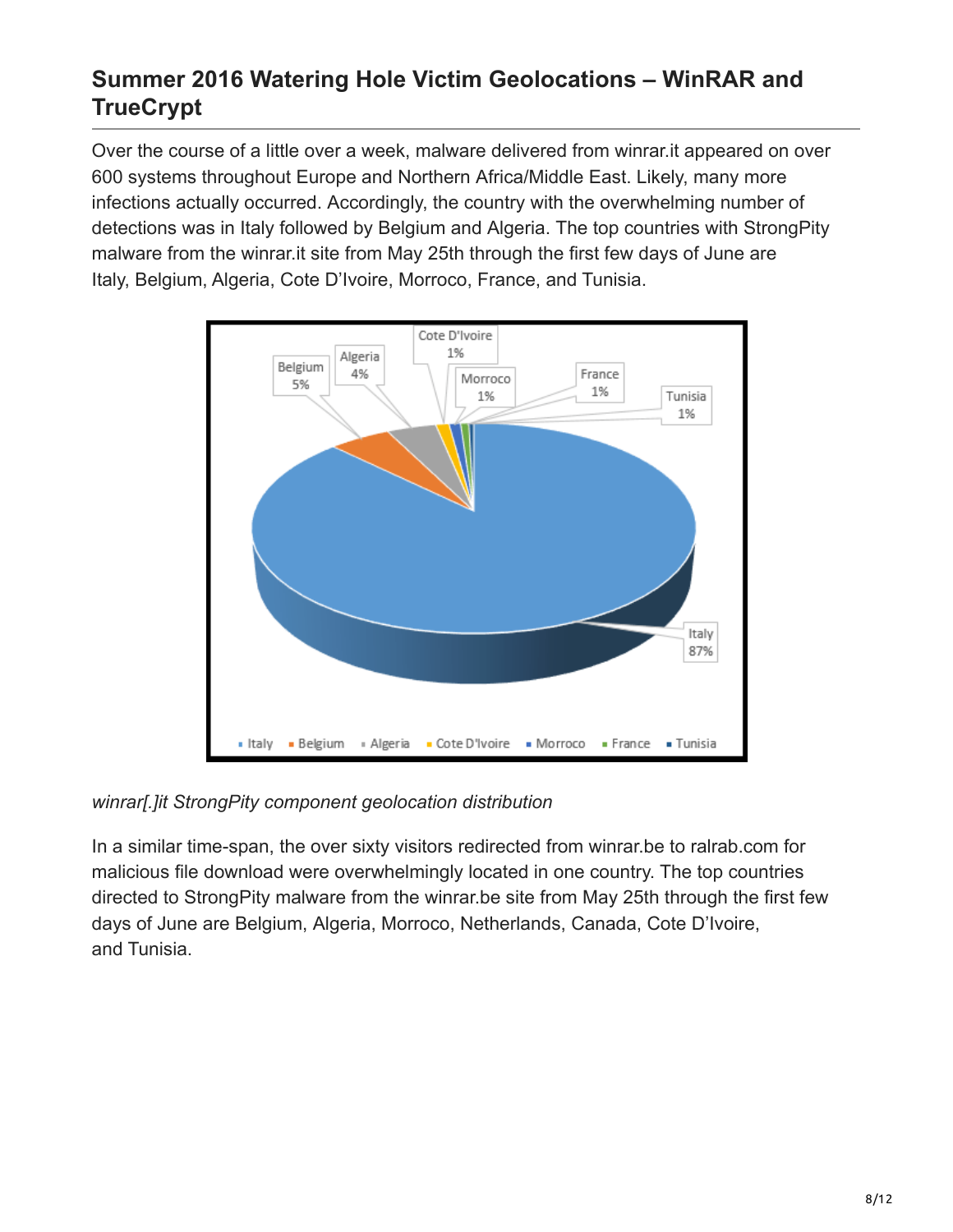

*winrar[.]be StrongPity component geolocation distribution*

StrongPity previously set up TrueCrypt themed watering holes in late 2015. But their offensive activity surged in late summer 2016. The group set up a site directly pulled from the contents of the legitimate TrueCrypt website. From mid July to early September, dozens of visitors were redirected from tamindir[.]com to true-crypt[.]com with unsurprisingly almost all of the focus on systems in Turkey, with victims in the Netherlands as well.



*tamindir[.]com to true-crypt[.]com poisoned TrueCrypt installer redirects*

## **StrongPity Malware**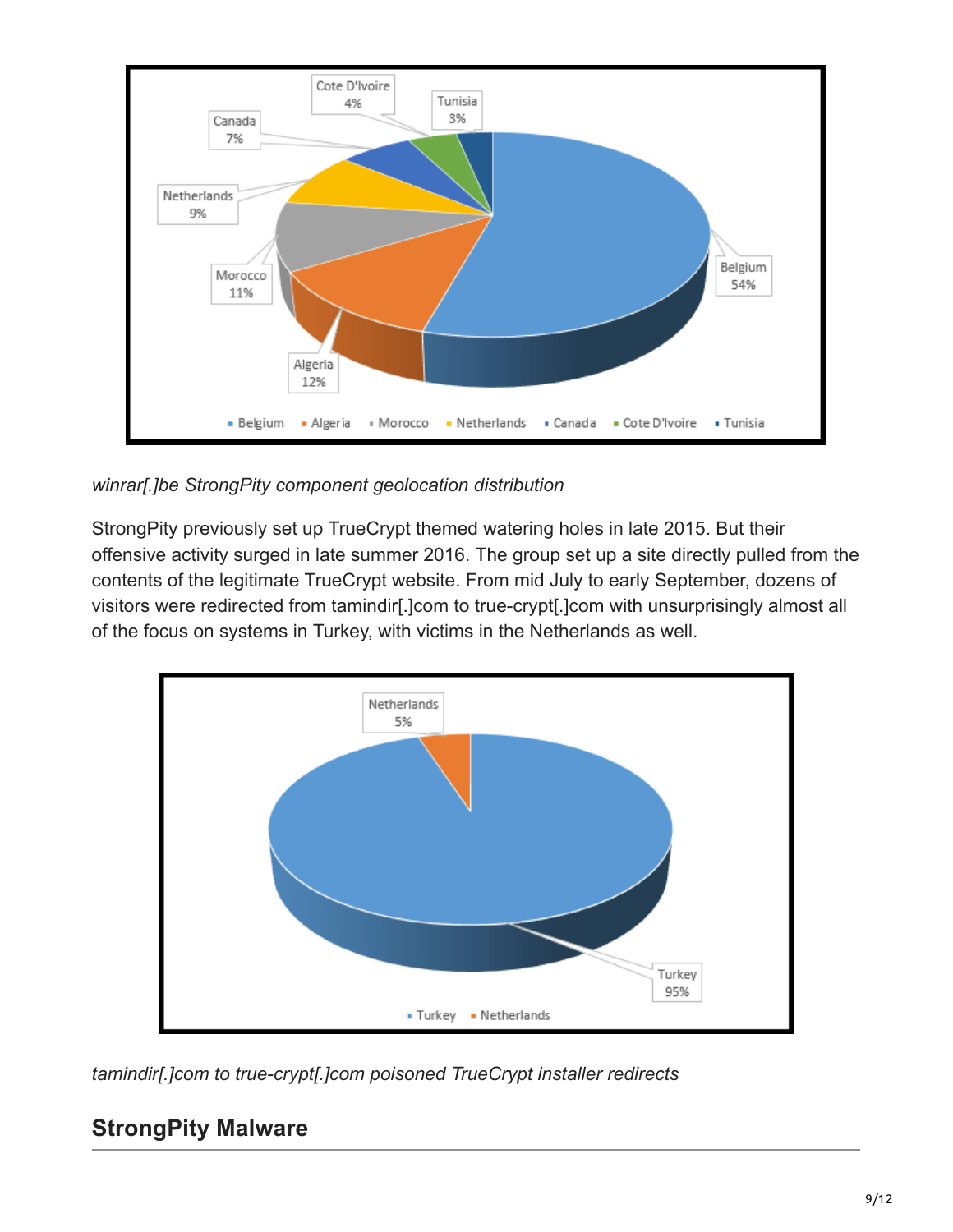The StrongPity droppers were often signed with unusual digital certificates, dropping multiple components that not only provide complete control of the victim system, but effectively steal disk contents, and can download components for further collection of various communications and contacts. Because we are talking about StrongPity watering holes, let's take a quick look at what is being delivered by the group from these sites.

When we count all systems from 2016 infected with any one of the StrongPity components or a dropper, we see a more expansive picture. This data includes over 1,000 systems infected with a StrongPity component. The top five countries include Italy, Turkey, Belgium, Algeria, and France.



In the case of the winrar[.]be/ralrab[.]com watering hole malware, each one of the six droppers that we observed created a similar set of dropped components on disk. And, in these cases, the attackers did not re-use their fake digital certificates. In addition to installing the legitimate version of WinRAR, the dropper installed the following StrongPity components:

- $\bullet$ %temp%\procexp.exe
- %temp%\sega\
- nvvscv.exe
- prst.cab
- prst.dll  $\bullet$
- wndplyr.exe
- wrlck.cab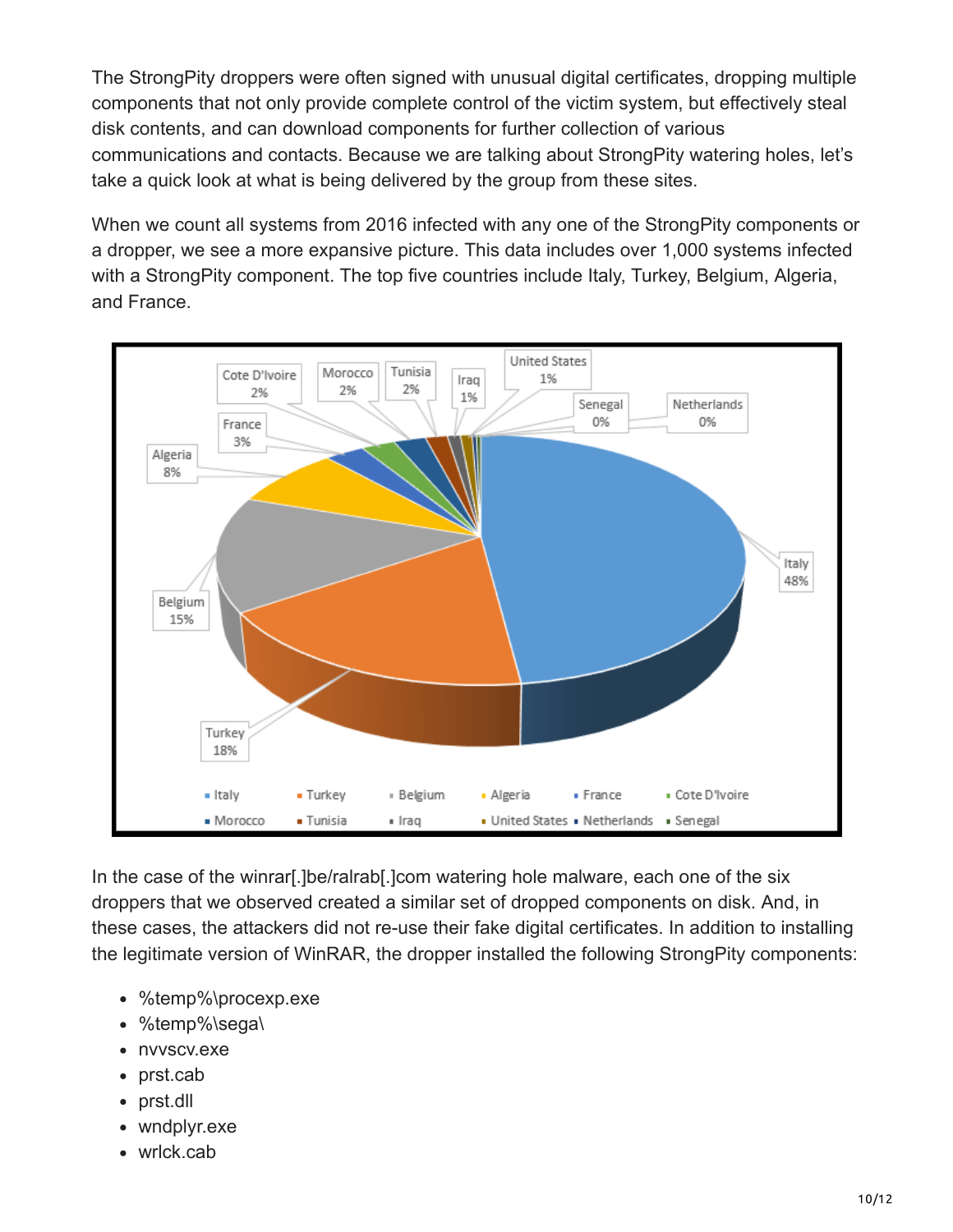• wrlck.dll

Of these files, two are configurable and encrypted with the same keyless cipher, "wrlck.cab" and "prst.cab". While one maintains several callback c2 for the backdoor to fetch more instructions and upload installed software and file paths, the other maintains something a bit more unusual. "prst.cab" maintains an encrypted list of programs that maintain encrypted connections. This simple encoding takes the most significant nibble for each character, swaps the nibbles of that byte, and xors the result against the original value. Its code looks something like this:

- $\bullet$   $x = \frac{s}{ii}$ ;
- $j = ((x 8 0xF0) > 4);$
- $\bullet$  y = x ^ j;

Using that cipher in the ralrab[.]com malware, the package is configured to seek out several crypto-enabled software applications, highlighting the group's interest in users of more encryption-supported software suites.

- putty.exe (a windows SSH client)
- filezilla.exe (supports ftps uploads)
- winscp.exe (a windows secure copy application, providing encrypted and secure file transfer)
- mstsc.exe (Windows Remote Desktop client, providing an encrypted connection to remote systems)
- mRemoteNG.exe (a remote connections manager supporting SSH, RDP, and other encrypted protocols)

Also included in StrongPity components are keyloggers and additional data stealers.

# **Conclusion**

Widely available, strong cryptography software tools help provide secure and private communications that are now easily obtained and usable. In the summer of 2016, multiple encryption-enabled software applications were targeted with watering hole, social engineering tactics, and spyware by the StrongPity APT. While watering holes and poisoned installers are tactics that have been effectively used by other APT, we have never seen the same focus on cryptographic-enabled software. When visiting sites and downloading encryption-enabled software, it has become necessary to verify the validity of the distribution site and the integrity of the downloaded file itself. Download sites not using PGP or strong digital code signing certificates need to re-examine the necessity of doing so for their own customers. We have seen other APT such as Crouching Yeti and Darkhotel distribute poisoned installers and poisoned executable code, then redistribute them through similar